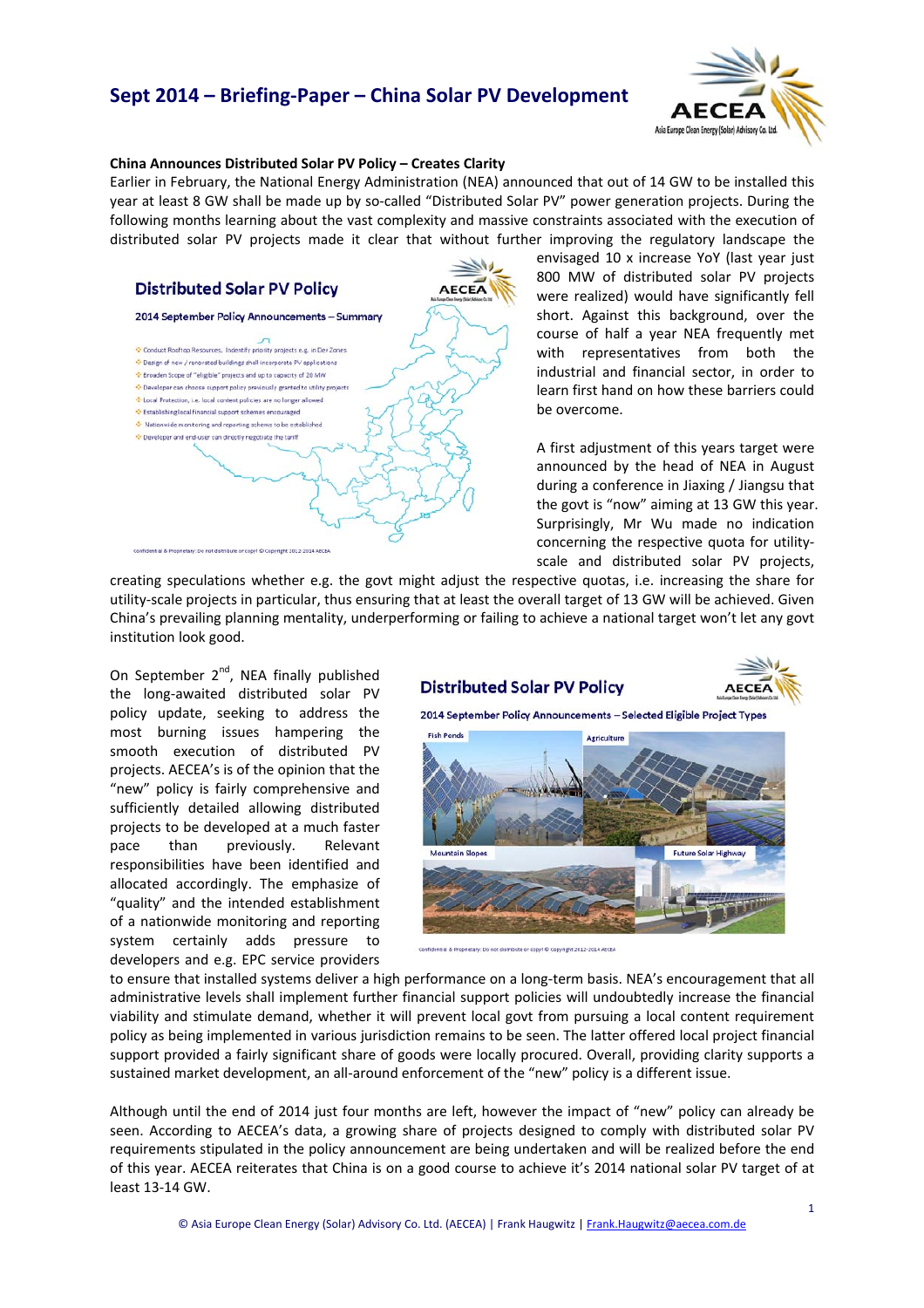## **Sept 2014 – Briefing‐Paper – China Solar PV Development**



#### **Gansu Province Solar PV Development – A Snapshot**

Last year, China's western province Gansu was the most favoured destination for installing solar PV power generation capacities. According to statistics published by the National Energy Administration (NEA) in late April a staggering 3,84 GW were installed representing an approx. 800 % increase YoY and amounting to a cumulative installed capacity of 4,31 GW replacing neighbouring province Qinghai which hold the pole position since 2011. By the end of 2013, installed PV power plants represented approx. 12% of Gansu's total power generation capacity, ranking fourth after coal (46%), hydro (21%), and wind (20%). An installed 4,31 GW managed to contribute 15‐16% of electricity which constitutes an increase of 510% YoY.

Northern Gansu endowed with solar irradiation levels among the best in the country, however power consumption is rather concentrated in Southern Gansu, around its provincial capital Lanzhou. Given the relatively long distance btw areas of power generation and consumption and a relatively developed grid infrastructure, it doesn't surprise that numerous PV power plants are subject to grid curtailment, which has been estimated to be in the range from mid single digit to double digit levels. February 2014, NEA set a 500



MW (utility) and 50 MW (distributed) target for Gansu in 2014. Comparatively speaking, whether Gansu will slow down from 3,84 GW installed last year to just 550 MW this year remains to be seen, especially if in March/April one single county announced to have approved already 480 MW leaving just 20 MW to the rest of the entire province. AECEA is of the opinion that such ambitious "first‐mover‐action" won't deter other jurisdictions across Gansu from approving projects anyway.

According to Gansu's 12<sup>th</sup> Five-Year-Plan for Renewable Energy, by the end of 2015 Gansu shall be home to 5 GW of solar PV. State Grid Corporation of China (SGCC) has

undertaken efforts to keep the surging grid curtailment under control e.g. in 2013 approx. 10% of wind power was wasted, but two long-distance transmission lines were already built and more are planned to be constructed. AECEA estimates that it may take 2‐3 years until the grid curtailment may have reached an acceptable level. In the meantime, Gansu's attractiveness may suffer, since the impact on project developer's cash flow and revenues deriving from the prevailing grid curtailment is certainly not something to be accepted so easily.

#### **Widespread Quality Issues of PV Power Plants Gives Reason for National Concerns**

China's current regulatory landscape results in the usual year-end-rush, e.g. Q4/2013 witnessed the construction of approx. 6.4 GW of PV power pants, representing almost 50% of total 2013 installations. To ensure that PV plants are grid connected by the end of the year, otherwise in the case of last year they were subject to a 10% FIT reduction, Western regions already experiencing the approaching winter in Oct, the constant pressure to reduce cost, among other reasons may have caused that during a just three months construction period quality were compromised.

Against this background, during a recent PV conference in China's capital a significant number of speakers expressed concern about the quality of installed PV power plants. According to non-verifiable sources out of last year's 13 GW of installations a significant share is already experiencing severe quality issues. A senior representative of NEA's RE Dept. underlined the importance of quality; otherwise the financial sector will keep reluctantly investing. He further stressed the urgency to apply a quality management and the establishment of an independent third party inspection, acceptance, and certification scheme.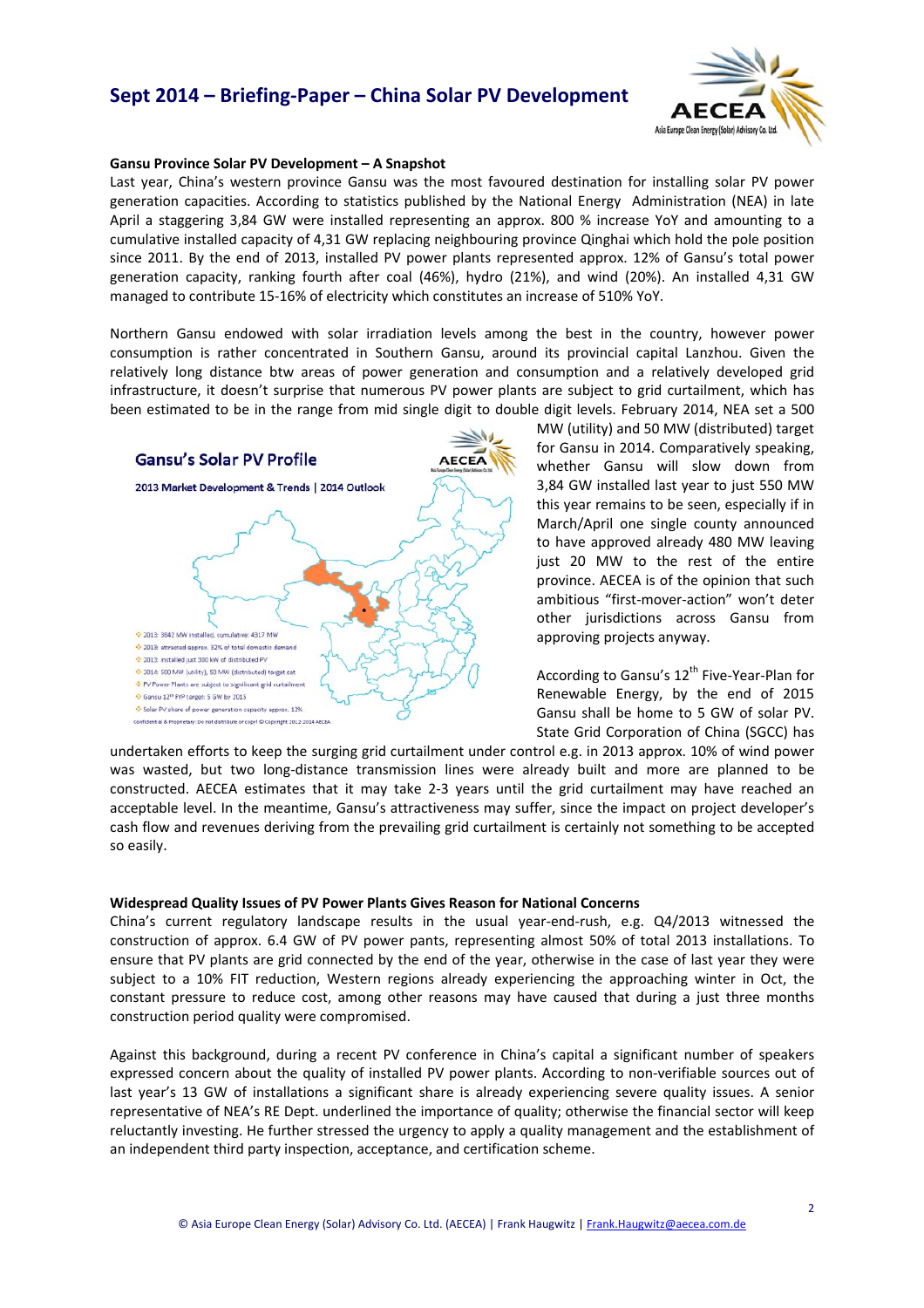

During the same conference mentioned above one official speaker shared a few findings of their site investigations conducted earlier this year.

| <b>Observed Quality Problem</b>                                                                               | <b>Module Power</b>      | <b>Module Power</b>          | <b>Module Power</b>          |  |
|---------------------------------------------------------------------------------------------------------------|--------------------------|------------------------------|------------------------------|--|
|                                                                                                               | <b>Degradation 5-10%</b> | <b>Degradation above 10%</b> | <b>Degradation above 20%</b> |  |
| Percentage of in total 11<br>Utility-Scale Ground-Mounted<br>PV Power Plants operating for<br>one year so far | 51%                      | 30%                          | 8%                           |  |

Recently AECEA had a discussion with a representative of China's State Grid Electric Power Solar Energy Research Center located in Jiangsu / Nanjing and learned that currently a significant number of national standards are under review and are expected to become effective in 2015/2016. Anticipating stricter standards / requirements designed to ensure high quality PV power plants, consequently the average system price is expected to increase. Overall, raising the quality bar of PV power plants, may help to convince and eventually assure in particular both domestic and international financial sector to grant greater financial support.

### **China's aims at least at 100 GW of Solar PV by 2020**

If the central government of China sets a national target, usually it won't be subject to frequent changes during the course of the respective 5 Year-Plan period. However, the  $12^{th}$  Five-Year-Plan ( $12^{th}$  FYP) covering the 2011 through 2015 period and the national solar PV target certainly proves the opposite. Initially NEA set a very moderate target of just 5 GW in early 2011, but due to internal and external factors today China aims at 35 GW by the end of 2015, a target according to AECEA most likely to be realized one year ahead of plan. Today, just a little bit more than one year until the  $13<sup>th</sup>$  Five-Year-Plan (2016-2020) will come into effect, NEA is already contemplating about a possible solar PV target. In this context, first information has been made available and as of today NEA aims at least at 100 GW of solar PV power generation capacity by 2020. Recent developments expecting a greater share of installed distributed solar PV power will certainly play a significant role when finalizing the share between utility‐scale and distributed PV power.

|                                                      | $12^{\text{th}}$ Five-Year-Plan Period (2011 – 2015) |       |            |      |              | <b>Air Pollution</b><br><b>Prevention</b><br><b>Action Plan</b><br>$2014 - 2017$ | 13 <sup>th</sup> Five-Plan<br><b>Period</b><br>$2016 - 2020$<br>(Draft) | <b>AECEA</b><br><b>Estimates</b><br>until 2020 |
|------------------------------------------------------|------------------------------------------------------|-------|------------|------|--------------|----------------------------------------------------------------------------------|-------------------------------------------------------------------------|------------------------------------------------|
| Time of                                              | March                                                | April | <b>Dec</b> | Sept | Jan          | 2014/06                                                                          | 2014/08                                                                 | 2014/09                                        |
| Announcement                                         | 2011                                                 | 2011  | 2011       | 2012 | 2013         |                                                                                  |                                                                         |                                                |
| GW                                                   | 5                                                    | 10    | 14         | 20   | 35           | 70                                                                               | 100                                                                     | 135-150                                        |
| Share btw<br>Distributed &<br>Utility-Scale in<br>GW | --                                                   |       | --         |      | $20 +$<br>15 | $35 +$<br>35                                                                     |                                                                         | $75 + 60$<br>$80 + 70$                         |

Looking beyond the 13<sup>th</sup> Five-Year-Plan (2016-2020) the NEA early 2013 commissioned the "China National Renewable Energy Center" (CNREC) to elaborate a "2050 China Renewable Energy Roadmap" anticipated to be finalized at some point before the end of 2014. First possible scenarios have been communicated.

| <b>Type</b>  | 2015      | 2020 | 2030     | 2040       | 2050      |
|--------------|-----------|------|----------|------------|-----------|
| Photovoltaic | っこ<br>ر ر | 100  | 750-900* | 1400-1700* | 2000-2500 |
| Wind         | 100       | 200  | $- -$    | $- -$      | 1500-2000 |

Note: Values are cumulative and in GW | \* are AECEA's estimates

In the years and decades ahead, the role of solar PV in China's energy mix can just grow. AECEA expects that the "to be revised" RPS policy, once effective, will certainly among the key drivers. The International Energy Agency (IEA) in a webinar held on Sept 29, 2014 predicted that by 2050 China may have approx. 2100 GW of solar PV power generation capacity installed, corresponding to approx. 21% of the entire power generation mix.